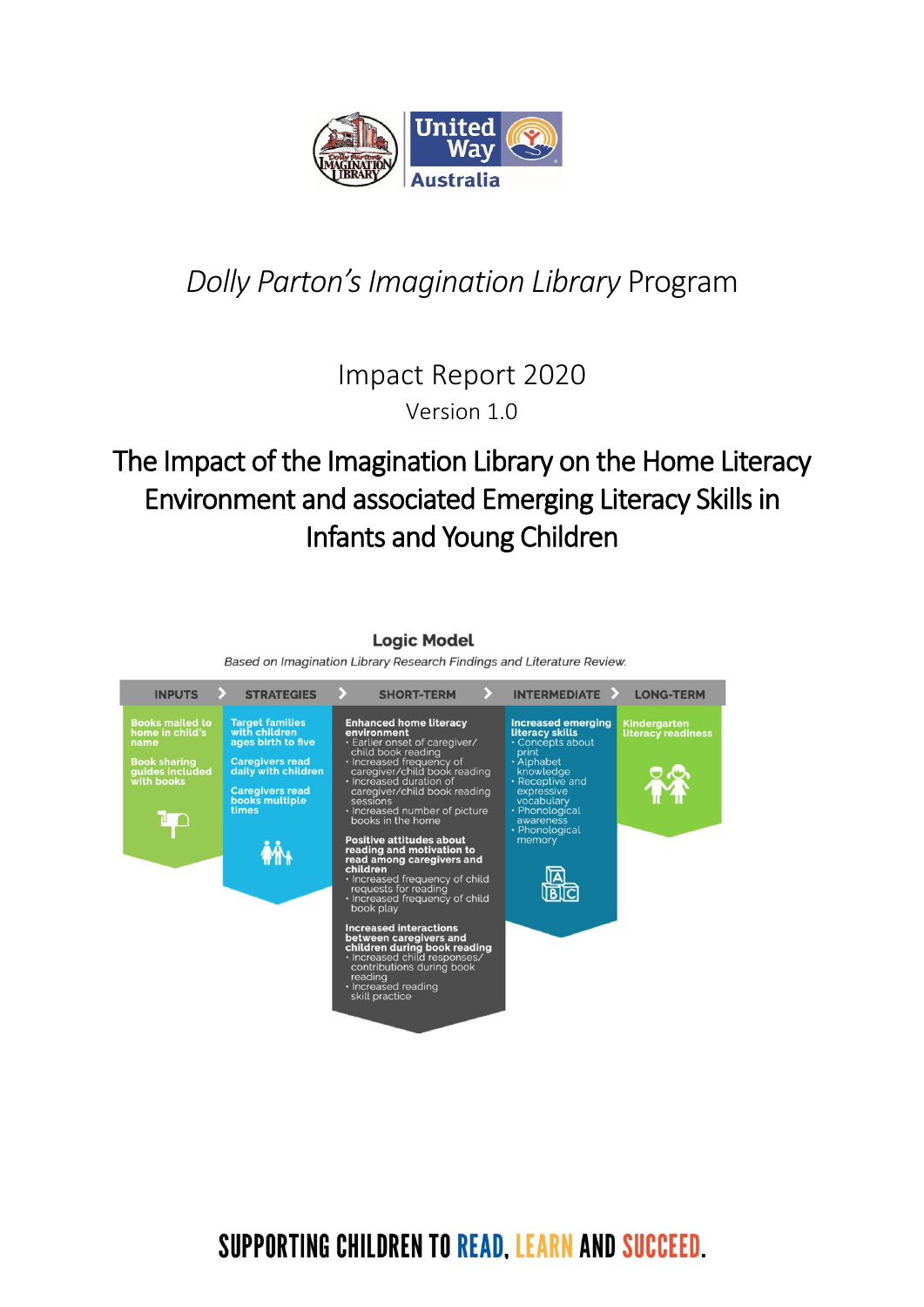### Background

### The critical early years

Research shows that the experiences we have as young children shape the adults we become. Over the past thirty years, the understanding of the importance of the first five years to life outcomes across health, education, and work has profoundly shifted due to a growing body of crossdisciplinary evidence. Scientists have shown that by age five, when most children enter school, approximately 90% of brain development has occurred, with the cognitive and linguistic "building blocks" largely set in place (Centre on the Developing Child, 2017). Anderson et al (2018) posit that 'children's readiness as literacy learners at kindergarten entry strongly predicts their early reading acquisition and trajectory toward reading success throughout their school experience.'

However, in Australia, 1 in 5 children start school unprepared for learning (AECD 2018). In some communities, this is as high as 1 in 3 children (AECD 2018). Entering school with a smaller vocabulary than classmates is a disadvantage that has lifelong impacts on an individual's chances for success (World Literacy Foundation, 2018). Furthermore, without the ability to read or write, people can become trapped in a cycle of poverty with limited opportunities for employment or income generation (World Literacy Foundation, 2018).

### Shared book reading and the building blocks of early literacy

"*Helping children become excited about learning and making sure that they don't enter school already behind their fellow classmates is extremely important for addressing illiteracy*." (World Literacy Foundation, 2018)

Shared book reading, the act of reading with a caregiver, promotes children's vocabulary, story comprehension, language development and emotional development (Anderson et al 2018). Children who have engaged in shared book reading associate reading with enjoyable, positive experiences, setting the context for future literacy learning (Anderson et al). More broadly, shared reading contributes to a child's 'cultural toolkit', which increases future academic success across disciplines (Hoyne and Egan, 2019). Research has found that the age at which a caregiver begins reading has impacts for development, with birth being the optimal time to begin (Hoyne and Egan, 2019).

However, shared book reading is by no means universal, and research shows that families living in low-socioeconomic circumstances, and those with culturally and linguistically diverse backgrounds, may have fewer books in the home and engage less in shared book reading (Anderson, 2018). It is with this in mind that Anderson et al posit that 'providing books for families who have few (or none) is another way to support families in their important role in preparing their children for school success' (Anderson et al, 2018 p4).

### Evidence for the Imagination Library literacy intervention

Dolly Parton's Imagination Library empowers caregivers of children aged 0 – 5 to engage in shared reading by gifting their child an age-appropriate book each month. Accompanying each book is a tip sheet which provides ideas for engaging with the book in ways that are known to be beneficial for language acquisition and development.

Much of the existing evidence on the impacts of the Imagination Library has been conducted by program partners in the US and UK. Recent research from the UK from Tura et al (2021) shows that the Imagination Library increases frequency of reading in low-socioeconomic families, bringing them in line with their more socio-economically advantaged peers in the control group. Importantly, the study shows that families receiving the Imagination Library engage in significantly more beneficial parent-child interactions while reading than the control group who were not receiving the program, despite their lower socio-economic status (Tura et al, 2021).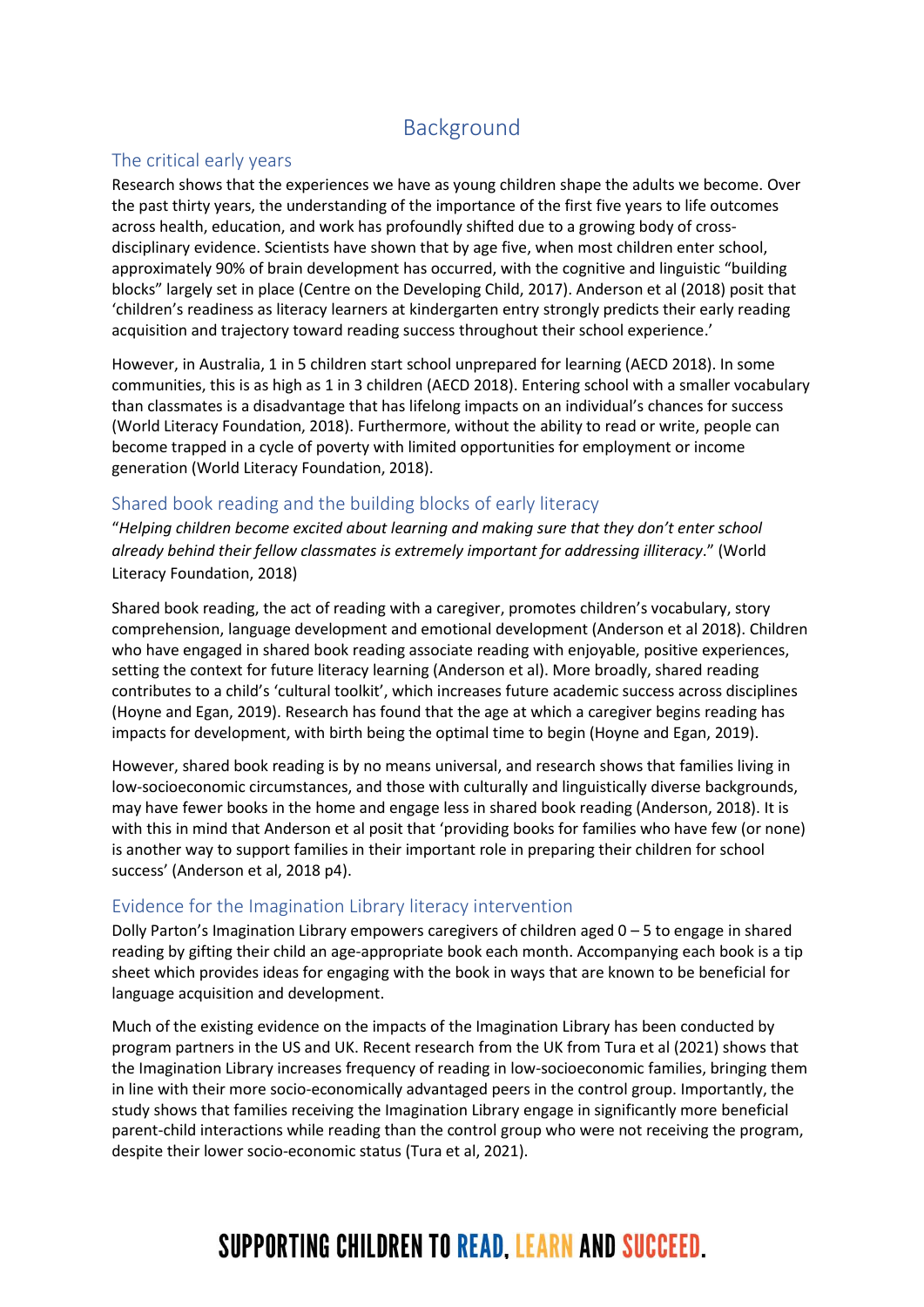A US study by Andersen et al. (2018) measured children's language and literacy abilities at the beginning of the Imagination Library program and then again on kindergarten entry. It found that frequency of shared book reading was strongly correlated with later measures of print concepts, reading behaviours, narrative retelling, narrative comprehension, and interest in reading. It also found that alphabet knowledge and phonological awareness measures were improved by stopping to ask the child about specific letters and words (2018).

These findings are supported by other studies. In 2017 Ridzi et al. examined whether consistent participation in the Imagination Library is associated with Letter Naming Fluency (LNF), which is considered a key marker of kindergarten readiness. They found that those children who consistently participated in the Imagination Library for three years or more had significantly higher LNF test scores than those who had not participated in the Imagination Library. In an earlier study, the same authors found that the length of enrolment in the Imagination Library was positively associated with measures of child-directed reading and story discussion (Ridzi et al., 2014). Another recent study (Samiei et al., 2016) also examined the association between the Imagination Library and kindergarten readiness, finding that program participation was positively associated with higher early language and maths scores.

In 2018 the *incus group* conducted an independent evaluation of the program rolled out to over 400 children in 'out-of-home' care in Victoria, Australia. They found that 90% of carers surveyed reported that they read more often and for longer with their children as a result of the Imagination Library, and 86% of carers reported an increase in child requests for reading. The report also showed that 79% of carers reported feeling more connected to the child through reading Imagination Library books.

### 2020 Outcomes

### Evaluation approach

Based on the Program Logic, both quantitative and qualitative approaches to measurement are used to measure activities, outcomes and impact. Survey questions align with The Longitudinal Study of Australian Children (LSAC data) and have been developed in consultation with educational professionals, data collection specialists and a senior statistician at Cerebral Palsy Alliance and Sydney Children's Hospital, Westmead. Evaluation relies on prospective data which follows families through time and collects real life data as time progresses. The initial baseline survey is conducted at enrolment, and therefore captures reading habits before the introduction of the Imagination Library to the home reading environment. Caregivers are surveyed again at 6 and 12 months after the introduction of the Imagination Library to the home reading environment. Surveys are conducted on an opt-in basis in selected Imagination Library communities across Australia, and are collected online, on paper and via phone. This report provides data from 287 caregivers who have volunteered to respond to surveys in selected Imagination Library communities across Australia.

This report provides results of the short and medium-term outcomes, as highlighted in the Logic Model. These outcomes, which include increased interactions between caregivers and children during book reading, and resulting emerging literacy skills, are known drivers of school readiness. Data from the first 6 months reveals increased reading time and frequency, and positive changes in caregiver behaviour, enjoyment and attitudes associated with reading to their child. Early results from the 12-month data suggest positive trends in reading time and frequency, and caregiver behaviour changes.

United Way Australia plan to further investigate the impact of the Imagination Library on school literacy readiness by focussing evaluation on the Tamworth Regional Council area, where the Imagination Library is implemented using a universal, whole of community approach. Since 2019 all children in Tamworth have been enrolled on the program from birth, with 1545 children currently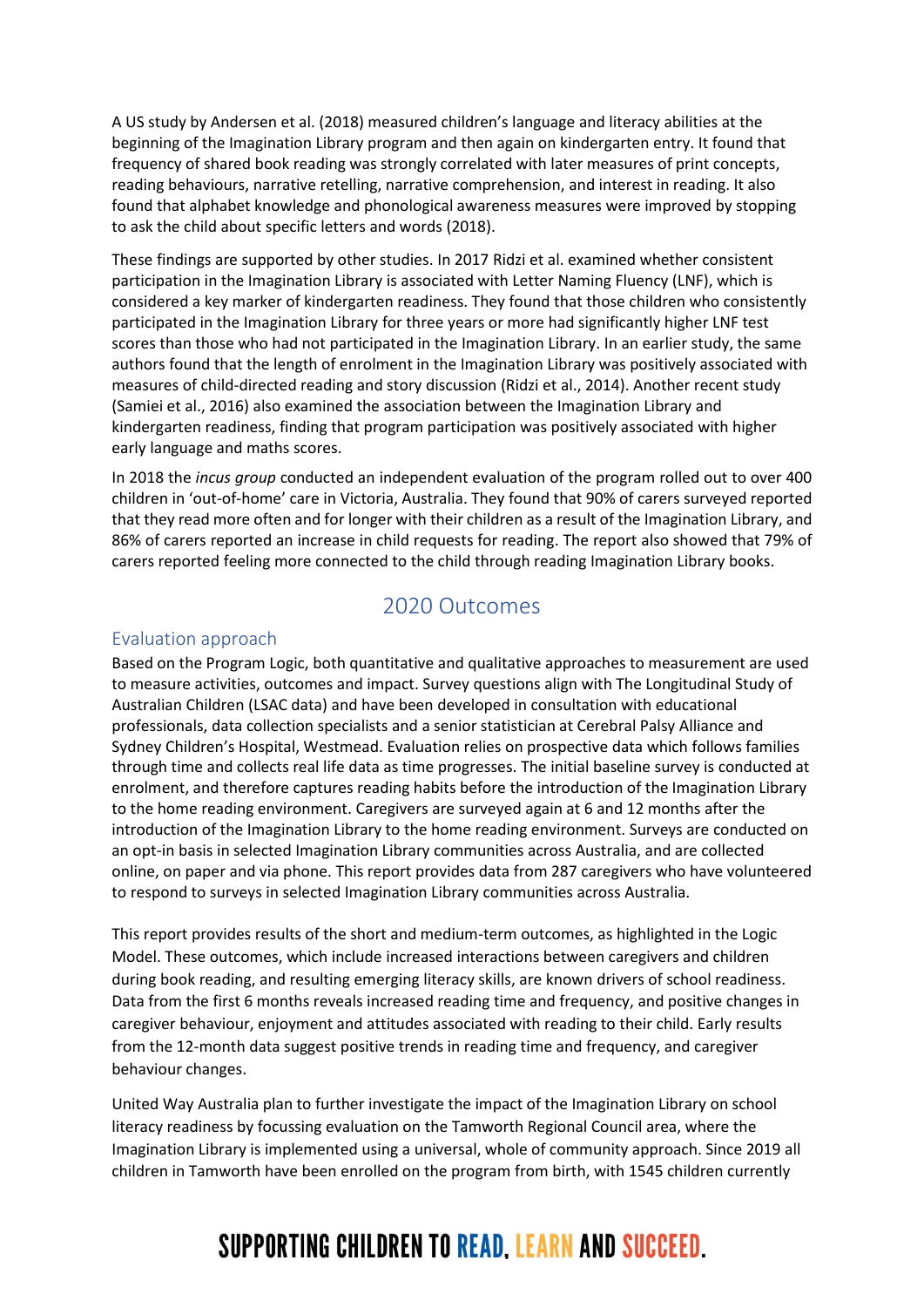enrolled. This allows further investigation using the Australian Early Development Census statistics over time to see changes in school readiness. Due to the scope of this program, and the availability of resources to dedicate to evaluation, findings from Tamworth will also be examined in this report.

| Indicator                                                                  |     | Baseline 6 months | Gain |  |
|----------------------------------------------------------------------------|-----|-------------------|------|--|
| Enhanced home literacy environment                                         |     |                   |      |  |
| Increased frequency and duration of reading                                |     |                   |      |  |
| Child is read to regularly (several times a week or more)                  | 76% | 90%               | 14%  |  |
| Child is read to once a day or more                                        | 61% | 72%               | 11%  |  |
| Child is read to for more than 10 mins in a session                        | 16% | 47%               | 31%  |  |
| Increased interactions between caregivers and children during book reading |     |                   |      |  |
| Increase in reading techniques beneficial for emerging literacy            |     |                   |      |  |
| Caregiver repeating/teaching rhyming words                                 | 41% | 59%               | 18%  |  |
| Caregiver repeating/teaching letter sounds                                 | 31% | 43%               | 12%  |  |
| Caregiver counting images/objects                                          | 60% | 80%               | 20%  |  |
| Caregiver describing/discussing images                                     | 57% | 79%               | 22%  |  |
| Non-primary caregivers read to child                                       | 4%  | 47%               | 43%  |  |
| Caregivers spend quality time as a family with books                       | 4%  | 81%               | 77%  |  |
| Positive attitudes about reading and motivation to read                    |     |                   |      |  |
| Among children                                                             |     |                   |      |  |
| Child initiates self-directed book time                                    | 4%  | 23%               | 19%  |  |
| Child shows interest in books and reading                                  | 6%  | 43%               | 37%  |  |
| Among caregivers                                                           |     |                   |      |  |
| Caregiver finds reading with child enjoyable                               | 7%  | 66%               | 59%  |  |
| Caregiver feels confident to read to child                                 | 8%  | 81%               | 73%  |  |
| Caregiver seeks out books for child                                        | 5%  | 64%               | 59%  |  |
| Increased emerging literacy skills                                         |     |                   |      |  |
| Caregiver reports DPIL increased child vocabulary                          |     | 58%               |      |  |
| Caregiver reports increase in child interacting with books                 |     | 84%               |      |  |

#### Discussion - National Survey

Logic Model - Enhanced home literacy environment

*"I appreciate having the opportunity to consider how I am incorporating reading time into our day and thinking about how I can improve how we spend time - like swapping some screen time for book reading." –* Imagination Library Parent, Smithfield SA

Survey responses showed that the introduction of the Imagination Library increased both the frequency of reading aloud, and the duration a child was read to. At the same time, it decreased irregular reading, that is, reading once a week or less.

After receiving the Imagination Library for 6 months 72% of children were being read to at least once a day, an increase of 11%, and 90% were being read to several times a week, an increase of 14%. Irregular reading, that is, reading at most once a week, and at minimum not at all, reduced from 24%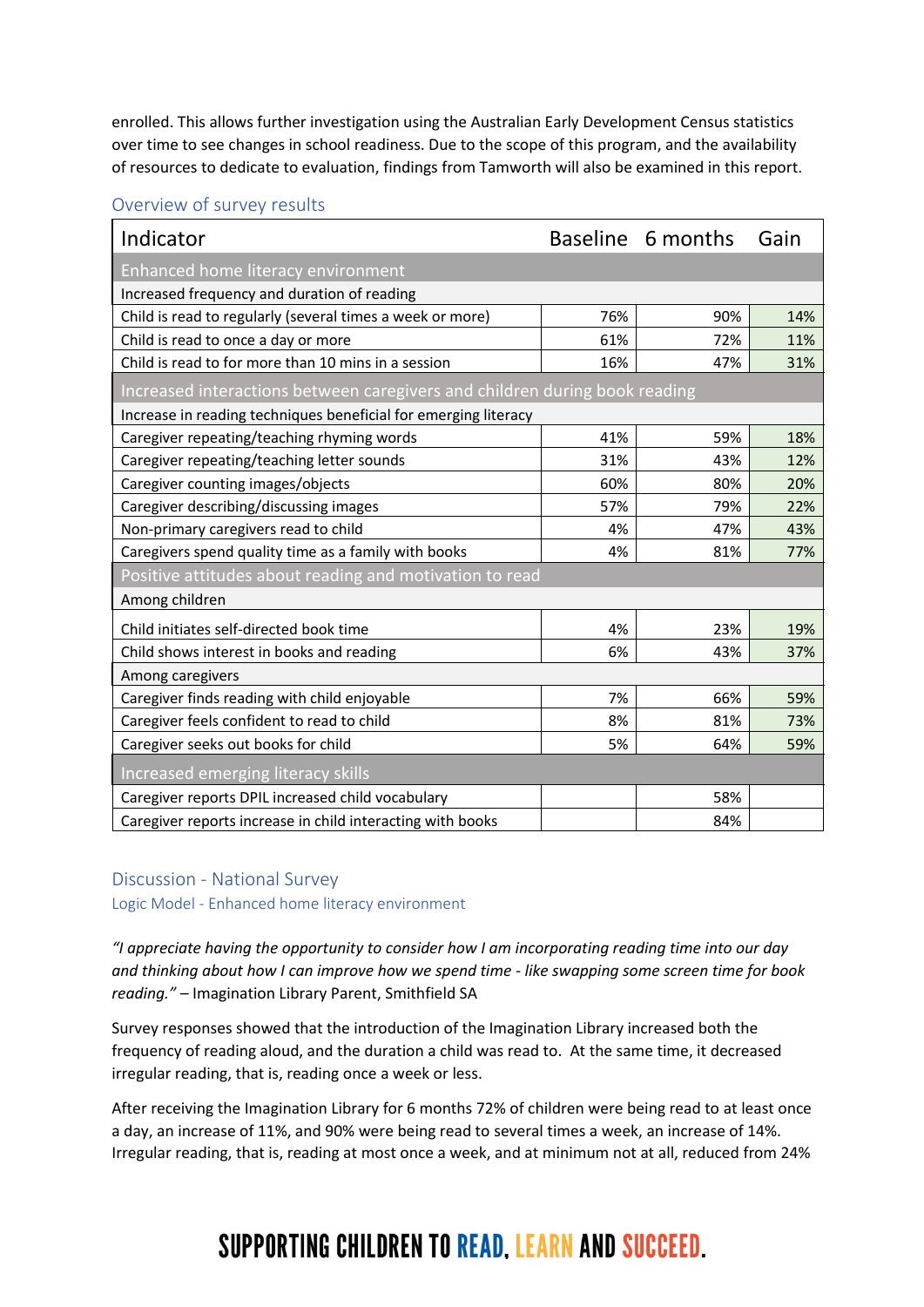at baseline, to 6% at 6 months, and by 12 months, only 1% of parents were reading once a week or less.

Overall, the amount of time caregivers spent reading in one sitting increased substantially within the first 6 months of receiving the Imagination Library. The proportion of caregivers reading for more than 10 minutes increased by 31%. The proportion reading between  $11 - 20$  minutes tripled, from 10% at baseline to 34% at 6 months.





#### Logic Model - Increased interactions between caregivers and children during book reading

### *"The tip sheets have completely changed how I interact with the books and my children before, during, and after reading." – Imagination Library Parent*, Ryde NSW

The Imagination Library changes the way that caregivers read to children, increasing reading techniques known to be beneficial for language acquisition and development. In the first 6 months of receiving the Imagination Library, the proportion of caregivers using repeating rhyming words during reading time increased by nearly 20%. The proportion of caregivers counting objects while reading also increased by 20% and the proportion of caregivers describing and discussing images increased by more than 20%.

#### *"It's even got my husband reading to the kids too." – Imagination Library Parent,* Bendigo Vic

The data revealed a substantial increase in others reading to children in the first 6 months of receiving the Imagination Library, increasing from 4% at baseline, to 47% at 6 months, and remaining increased at 12 months. This is also shown in the optional comments field, with many caregivers noting an increase in reading with dad or other family members.

The Imagination Library also promotes family time with books. After 6 months of receiving the Imagination Library 90% of caregivers reported spending more quality time as a family with books. At baseline only 4% of respondents reported spending time together as a family with books.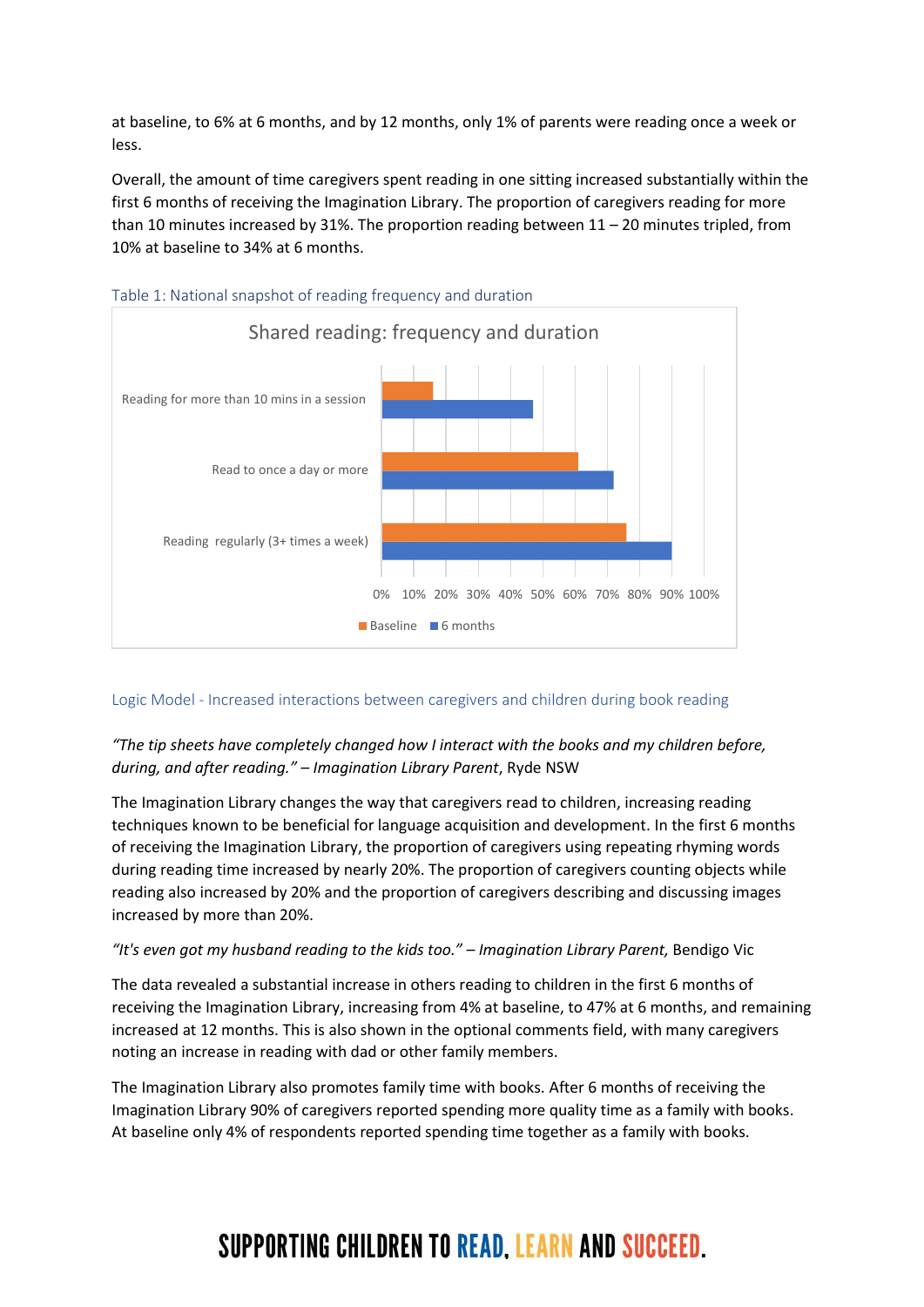

Logic model - Positive attitudes about reading and motivation to read among caregivers and children

#### Among children

*"He knows how to turn the pages and what direction you read. I think a huge reason for this is because I enrolled him so young and started reading to him every day." – Imagination Library Parent,*  Ryde, NSW

After 6 months of receiving the Imagination Library, caregivers reported an increase in child directed book play, with only 4% of children engaging in book play at baseline, and 23% after 6 months receiving the Imagination Library. Children also showed more interest in books after receiving the Imagination Library, with 43% of caregivers reporting their child was interested in books and reading, an increase of 37%.



#### Table 3: National snapshot of child attitudes and motivation to read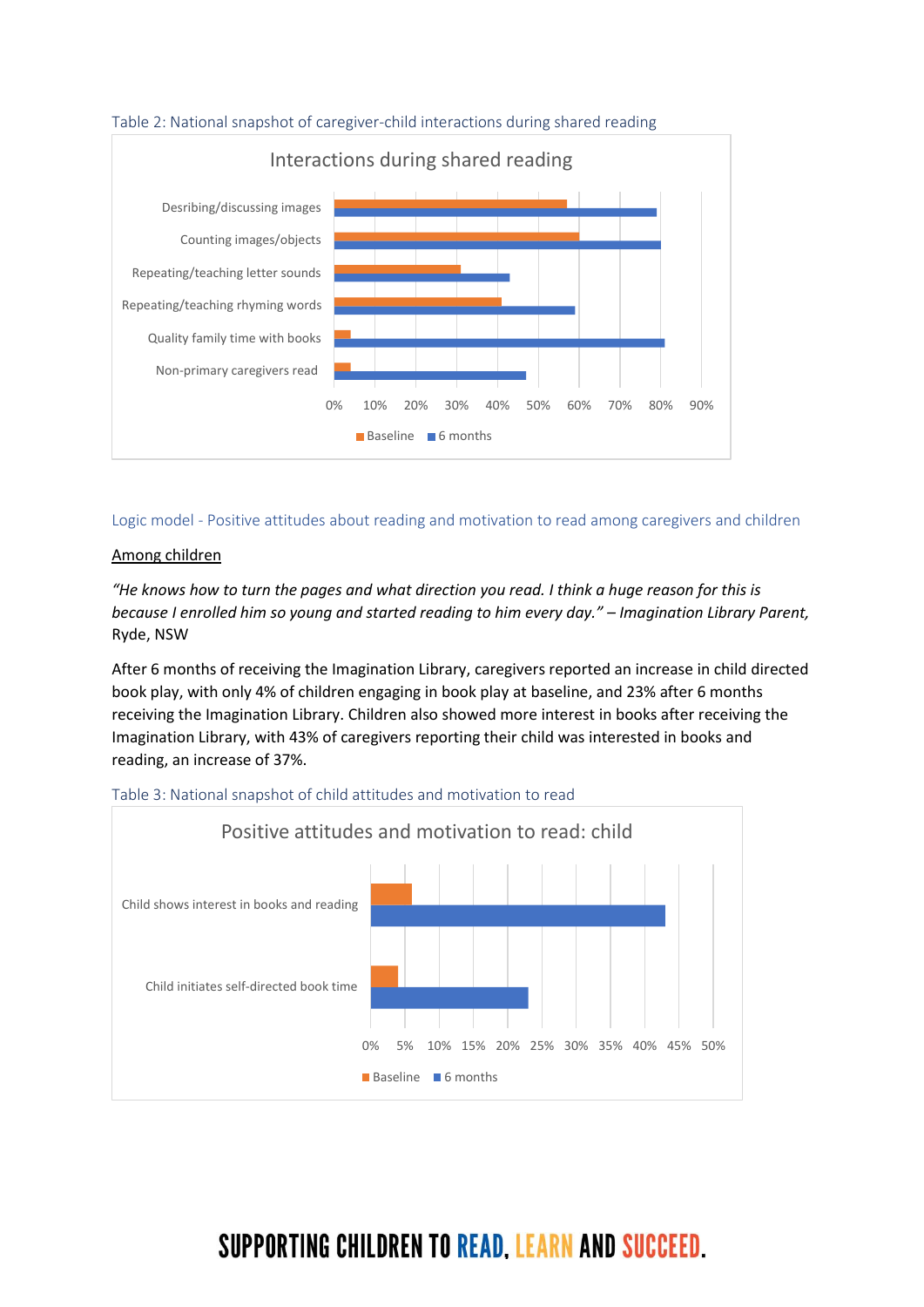#### Among caregivers

#### *"We enjoy our time together in reading the books." – Imagination Library Parent,* Ryde, NSW

After receiving the Imagination Library for 6 months, caregivers reported a 10-fold increase in their enjoyment of shared reading from 7% at baseline to 66% at 6 months. This remained elevated at 12 months after receiving the Imagination Library. Similarly, caregivers reported an 8-fold increase in their confidence to read to their child, with 80% agreeing that they felt more confident to read to their child after receiving the the Imagination Library for 6 months. The Imagination Library also prompted caregivers to seek out other books for their children, with 64% of caregivers looking for additional books for their child after receiving the Imagination Library for 6 months, compared to 5% at baseline. Furthermore, 46% of caregivers reported that their own reading habits had improved since receiving the Imagination Library.





#### Logic Model - Increased emerging literacy skills

*"We thought our son might need speech therapy but since getting the books his speech has improved." –* Imagination Library Parent, Vale Grove SA

*"I strongly believe it is the program and the beautiful quality books that have helped mould Charlotte's interest in reading and even the interaction she is showing in wanting to touch the book and point at the imagery throughout. I want to shout to the world how amazing this program is, and how it bonds a family together each and every month!"* - Imagination Library Parent, Tamworth NSW

84% of caregivers reported that their child's interaction with books increased as a result of receiving the Imagination Library each month. 58% of caregivers surveyed reported that their child's vocabulary had grown as a result of receiving the Imagination Library.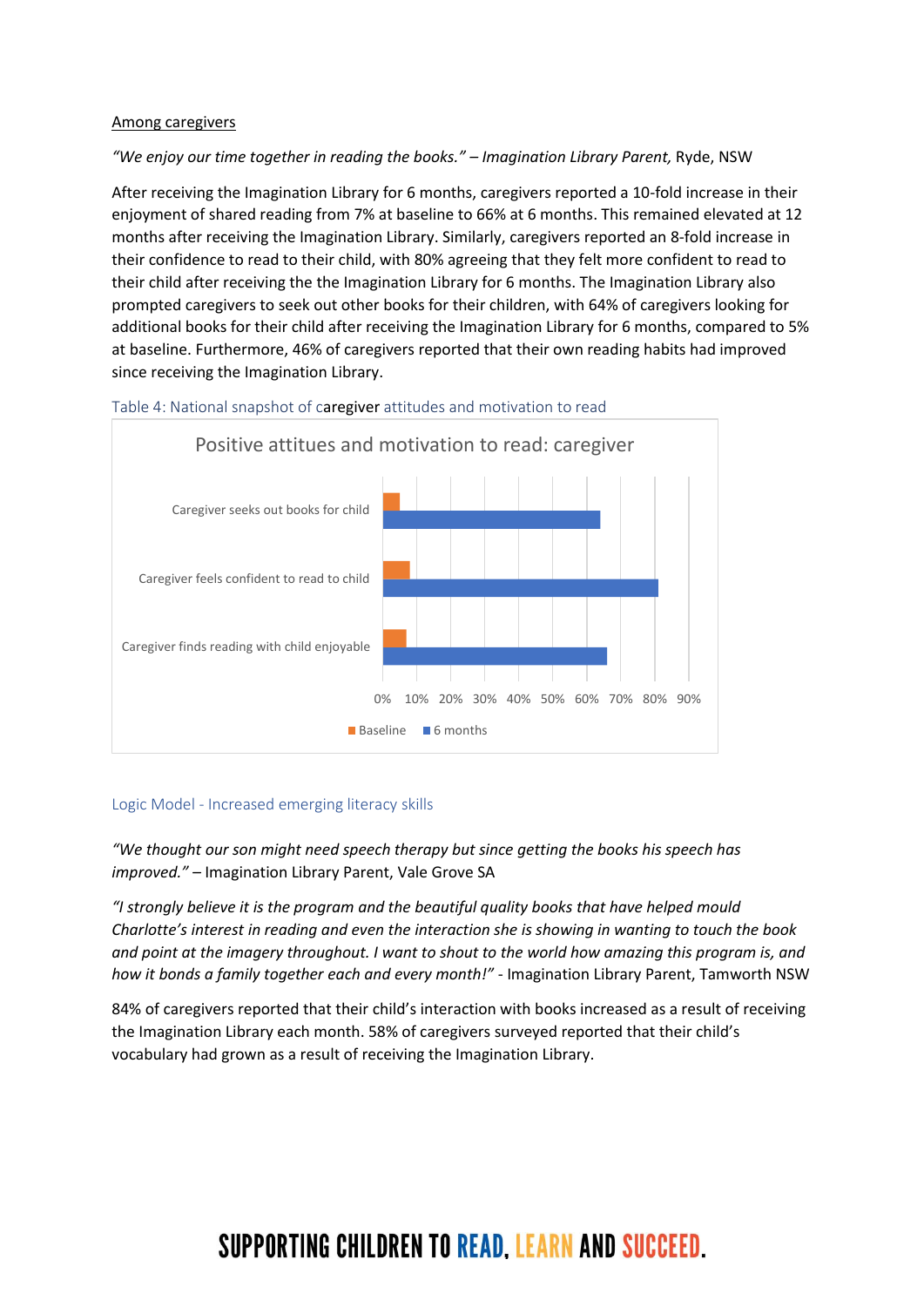

Table 5: National snapshot of change in child interaction with books due to the Imagination Library

Table 6: National snapshot of change in child vocabulary due to the Imagination Library



### Case Study: DPIL in the Tamworth Regional Council area

In Tamworth, the Regional Council, early childhood nurses, Libraries, Primary Health Network and local businesses have come together to support early childhood literacy by ensuring all children born in the regional are enrolled in the Imagination Library. Since 2019, the nurses at the hospital have been enrolling babies at birth, with 1545 children currently enrolled. This gives a unique opportunity to examine the impact of a community wide approach using a combination of prospective data collected by United Way Australia, and National Data collected as part of the Australian Early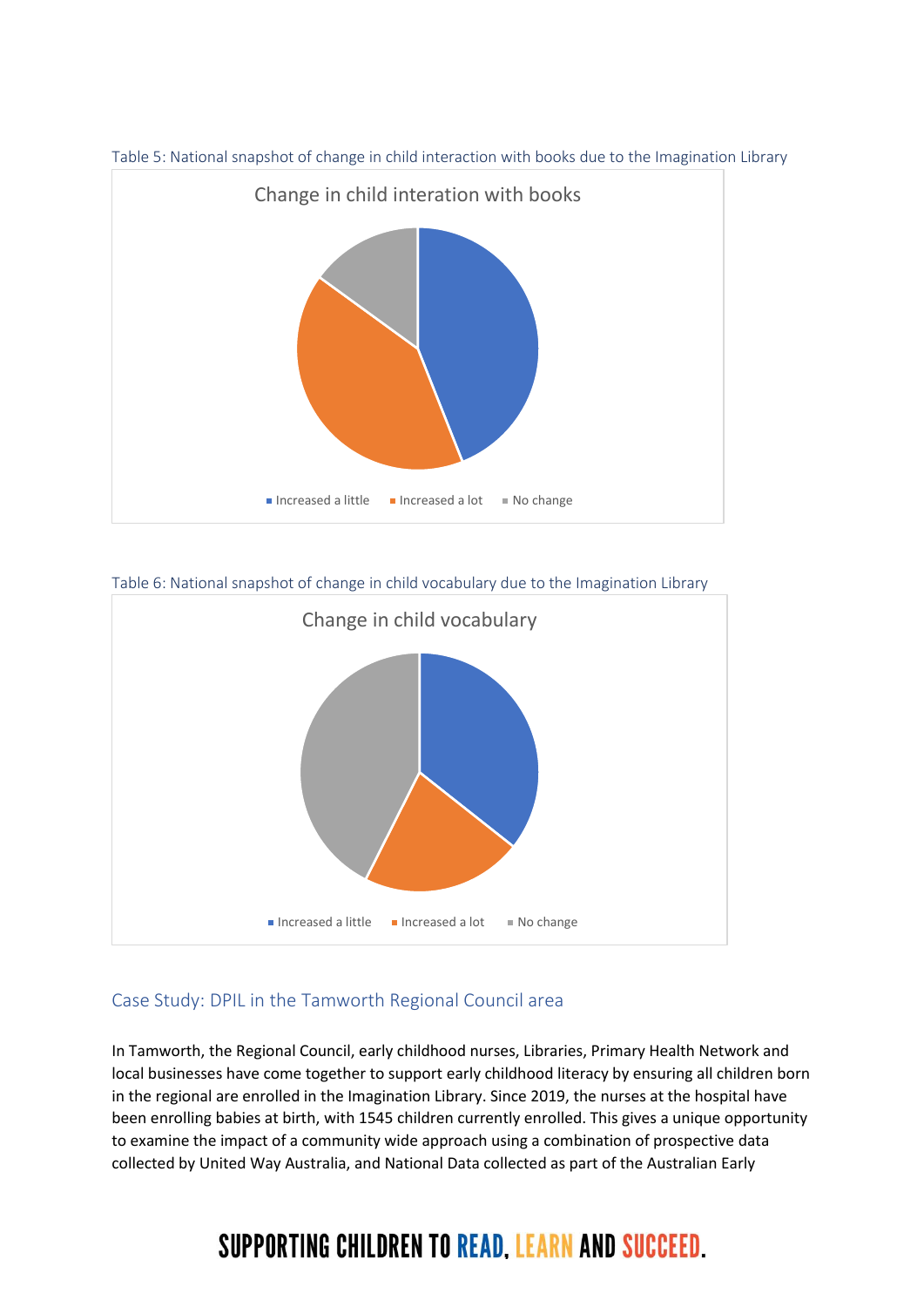Development Census, both current and future. While the age range of the children reported on for the National report is between 0 and 4.8 years at baseline, and 4 months and 5 years at 6 months, for the Tamworth data, children are aged between 0 and 6 months when completing the baseline survey, and between 5 months and 13 months when completing the 6-month survey. This shows an early onset of beneficial reading frequency, duration and caregiver-child interactions during shared reading.

| Indicator                                                                  |     | Baseline 6 months | Gain |  |
|----------------------------------------------------------------------------|-----|-------------------|------|--|
| Enhanced home literacy environment                                         |     |                   |      |  |
| Increased frequency and duration of reading                                |     |                   |      |  |
| Child is read to regularly (several times a week or more)                  | 75% | 88%               | 13%  |  |
| Child is read to once a day or more                                        | 58% | 72%               | 14%  |  |
| Child is read to for up to 10 minutes in a session                         | 24% | 55%               | 31%  |  |
| Child is read to for more than 10 mins in a session                        | 14% | 38%               | 24%  |  |
| Increased interactions between caregivers and children during book reading |     |                   |      |  |
| Increase in reading techniques beneficial for emerging literacy            |     |                   |      |  |
| Caregiver repeating/teaching rhyming words                                 | 25% | 52%               | 27%  |  |
| Caregiver repeating/teaching letter sounds                                 | 17% | 34%               | 17%  |  |
| Caregiver counting images/objects                                          | 45% | 76%               | 31%  |  |
| Caregiver describing/discussing images                                     | 42% | 75%               | 33%  |  |
| Caregiver sings to child                                                   | 54% | 81%               | 27%  |  |
| Non-primary caregivers read to child                                       | 3%  | 47%               | 44%  |  |
| Positive attitudes about reading and motivation to read                    |     |                   |      |  |
| Among children                                                             |     |                   |      |  |
| Child shows interest in books and reading                                  | 4%  | 41%               | 37%  |  |
| Among caregivers                                                           |     |                   |      |  |
| Caregiver finds reading with child enjoyable                               | 9%  | 64%               | 55%  |  |
| Caregiver feels confident to read to child                                 | 9%  | 77%               | 68%  |  |
| Caregiver believes reading is important                                    | 47% | 96%               | 49%  |  |

### Overview of Tamworth survey results

### Discussion – Tamworth Survey

Earlier onset of caregiver-child interactions during shared reading

While increases in reading frequency and duration, and positive attitudes about reading, were similar in both the national data and in the Tamworth data, it is worth noting that bigger gains were made in increased interactions between caregivers and children during shared reading in Tamworth (see Table 7). Notably, 15% of caregivers reported that their child was too young to be read to at baseline in Tamworth, reflecting the common misconception that shared reading is for older infants and children. With this in mind, it is clear that the Imagination Library results in earlier onset of reading and caregiver-child book interactions, particularly in children who are enrolled at birth.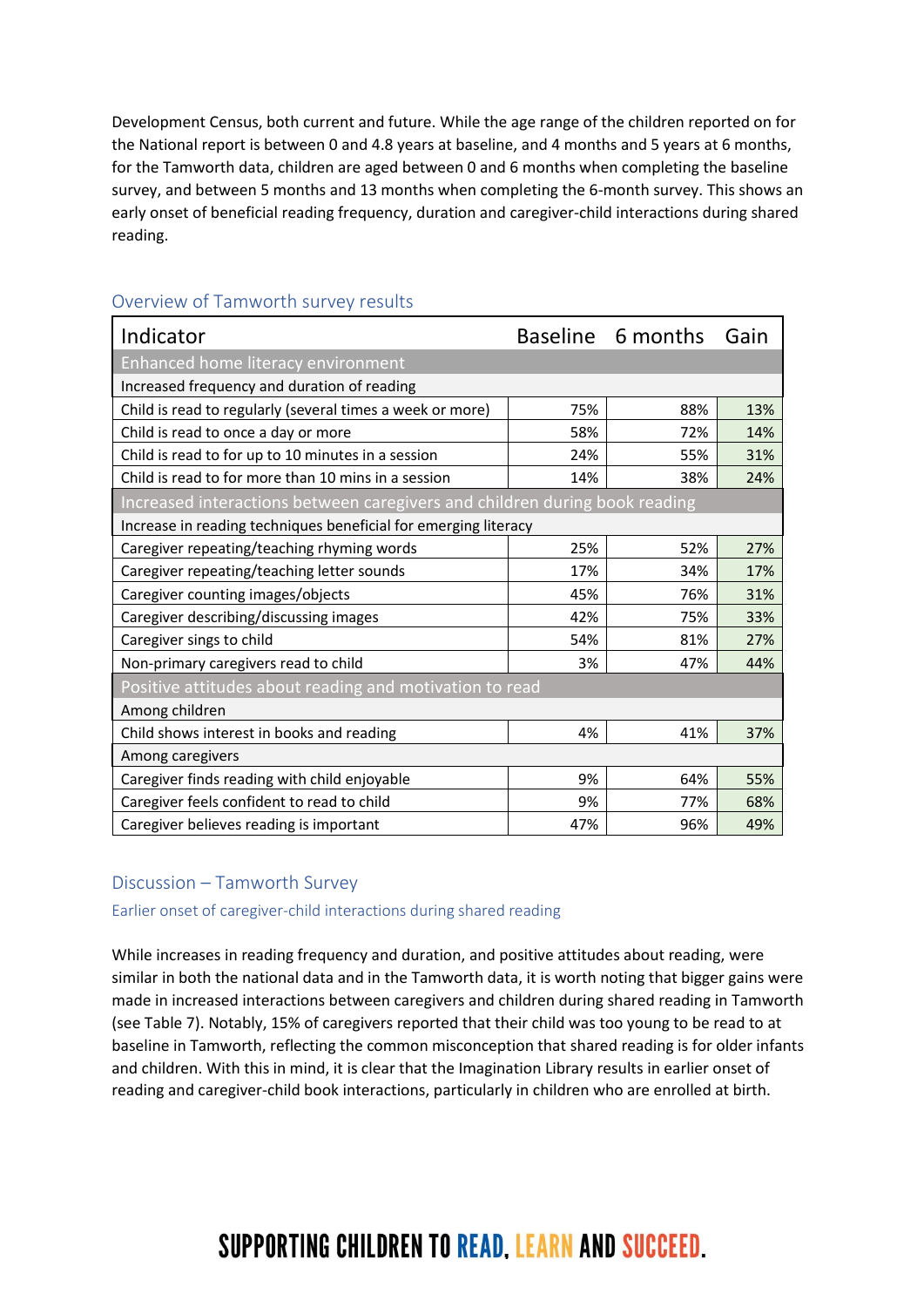

#### What Tamworth caregivers tell us

*"This program is absolutely fantastic! Every single new mum I have spoken to has been enrolled at the hospital (midwives enrol babies at the hospital so vulnerable or socially isolated people don't miss out). This not only helps our children's literacy, but our own as well. It is such a beautiful bonding experience and I just love our dedicated reading time each day. Thank you thank you thank you!!!!"* – Imagination Library Parent, Tamworth NSW

*"I can't thank you enough. This program gives me so much validation that my community cares about the future of my son."* – Imagination Library Parent, Tamworth NSW

### Conclusion

International research has shown that the Imagination Library increases frequency and duration of shared reading, caregiver-child interactions during reading, and ultimately school literacy readiness. The evaluation of the Imagination Library in Australia is consistent with these findings. In particular, the Imagination Library in Australia is shown to boost positive attitudes about reading among both caregivers and children, resulting in more frequent, enjoyable and interactive shared reading sessions, fostering skills that are known to drive school literacy readiness.